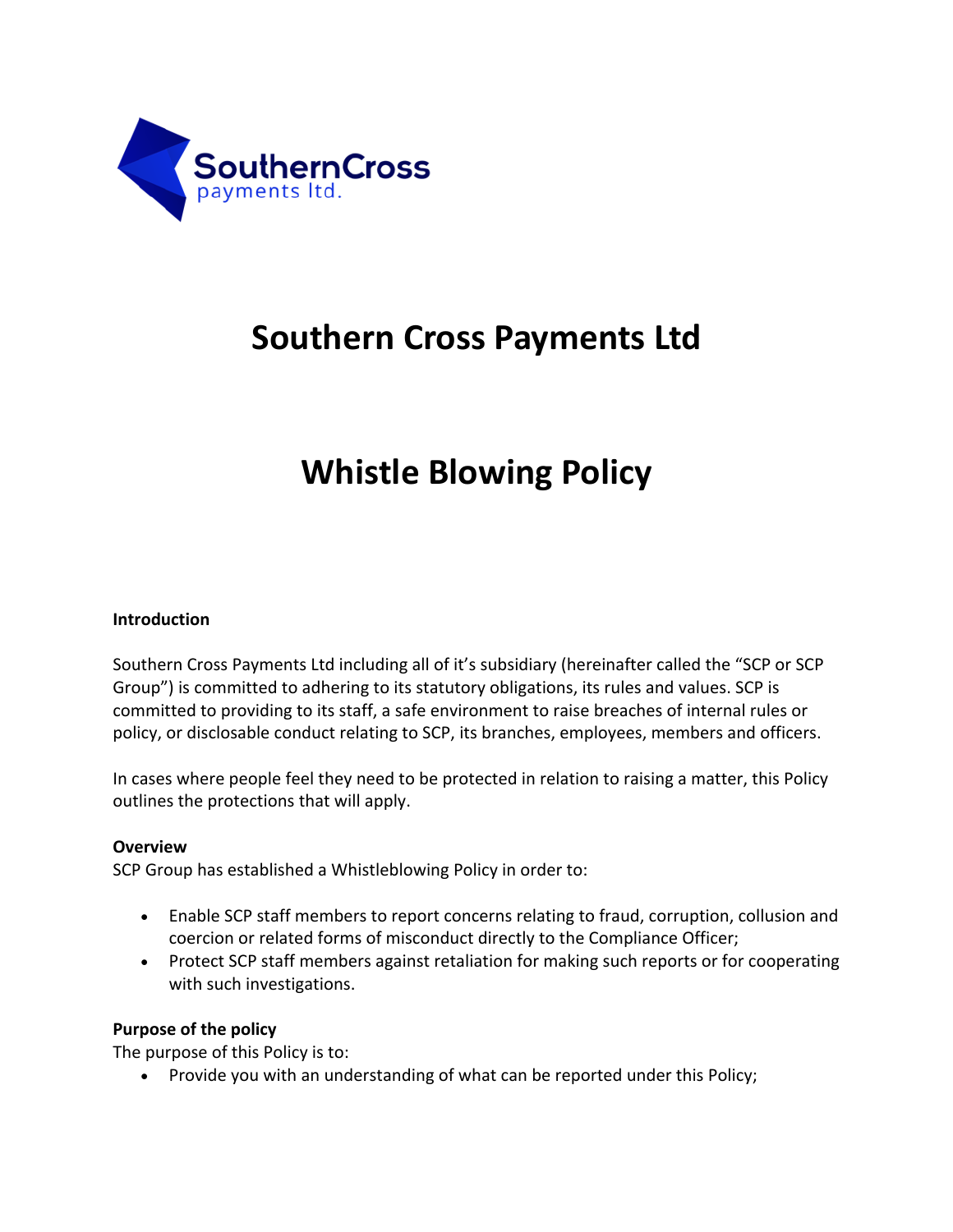- Demonstrate the importance that SCP Group places on ensuring a safe and supportive environment where our people feel confident to raise breaches of internal rules or disclosable conduct relating to SCP Group, its branches, employees, members and officers;
- Assist to create a culture within SCP Group that encourages our people to speak up and raise breaches of internal rules or policy, or disclosable conduct relating to SCP Group, its branches, employees, members and officers;
- Explain the processes for reporting breaches of internal rules or policy or disclosable conduct, including what happens when you make a report;
- Outline how you will be protected if you make a report.

# **Who the Policy applies to**

# **What is a whistleblower**

A whistleblower is any person or party who voluntarily conveys or is proven to be about to convey any information indicating a breach of internal rules or policy, or a disclosable conduct relating to SCP, its branches, employees, members and officers.

Such information might be related with possible fraud, corruption, collusion, coercion, money laundering, illegal financing or any other misconduct that may be damaging to the SCP (including any of it's subsidiaries) financial activities and reputational standing.

The whistleblower should convey information indicating a breach of internal rules or a disclosable conduct that might be occurring or that might have occurred at SCP or in any of SCP Group's activities, with knowledge or good faith belief that the information could be true.

Whistleblowing also encompasses serious misconduct under SCP Group's Code Ethics and Conflicts of Interest Policy, along with SCP's Employee Non-Disclosure and Acceptance Policy.

In order to address legitimate concerns or suspicions of fraud, corruption, collusion and coercion or related forms of misconduct, SCP Group has established this Policy in order to provide the means to report such concerns and to protect with the appropriate measures the reporting person against disclosure of his/her identity.

# **The scope of this Policy – People**

The Policy applies to all SCP Group staff members (current employees as well as former employees), Directors, associates and related parties.

# **The scope of this Policy – Conduct**

The scope of this Policy relates to conduct which:

- breaches SCP Group's internal rules and policies;
- fraud, money laundering or misappropriation of funds;
- offering or accepting a bribe;
- financial irregularities;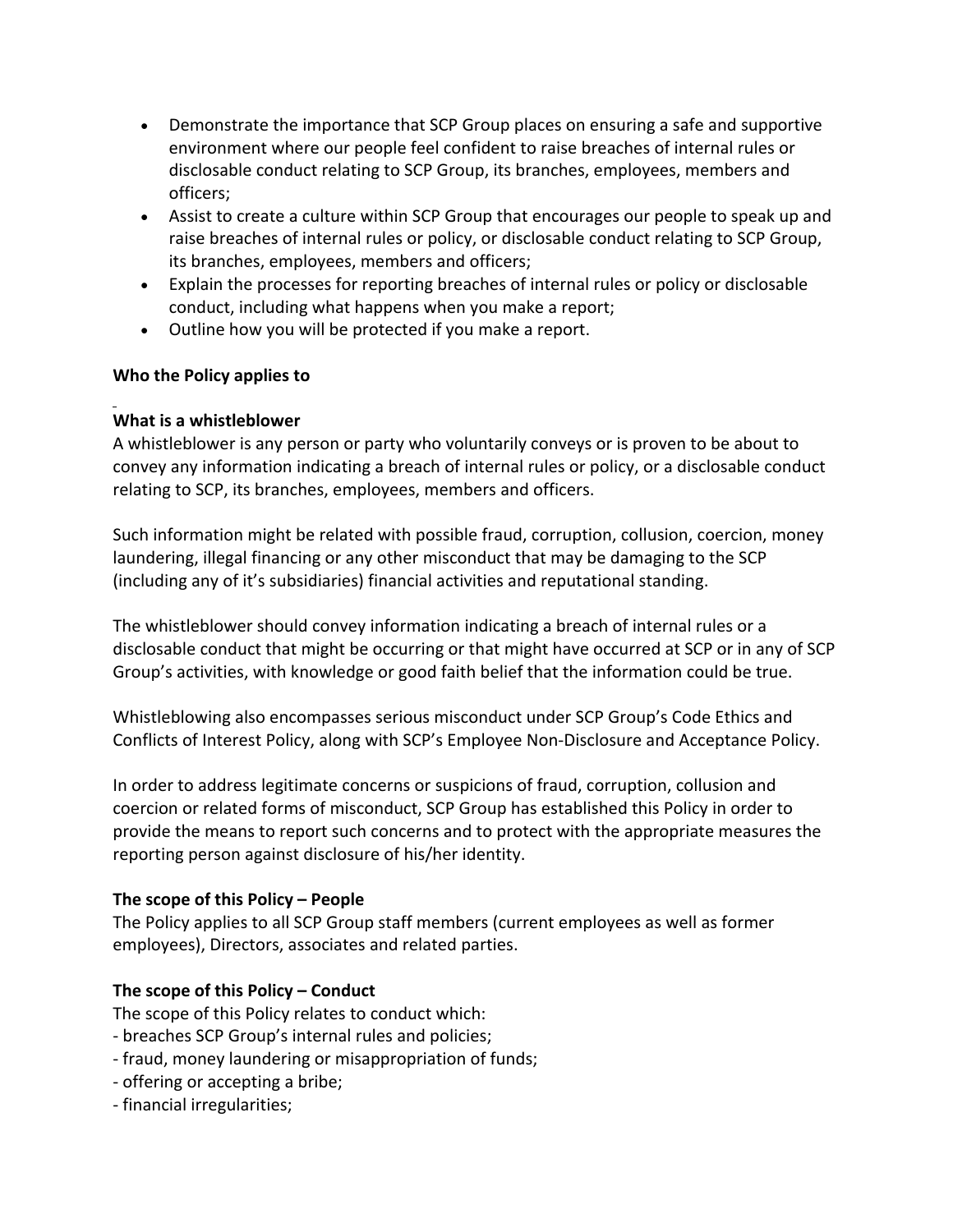- failure to comply with, or breach of, legal or regulatory requirements; and/or

- disclosable conduct. This involves information that the discloser has reasonable grounds to suspect concerns misconduct.

# **Out of scope – Complaints and grievances**

From time to time you may have a complaint in relation to policy decisions, or an employmentrelated grievance with another person within SCP Group, which is not disclosable conduct or a breach of SCP Group's rules or policies.

If you have a complaint about a policy decision or you wish to raise a grievance issue, you can speak to your supervisor, or Human Resources' contact person.

# **What is (and isn't) Disclosable Conduct**

Not everything that can be complained about amounts to disclosable conduct. As already mentioned above, a disclosable conduct must be a suspected breach or criminal offence.

Examples of things which would be disclosable conduct include:

- A breach of an employee's duties to the SCP Group in relation to financial management;
- Providing false or misleading information in a document;
- Misuse of SCP Group's resources;
- Unauthorised payments being made;
- Coercion to exercise or not exercise a workplace right.

However, things that would usually not be disclosable conduct include:

- A difference of opinion about a policy adopted by SCP Group;
- Employment disputes with your supervisor;
- A decision about the engagement, transfer or promotion of an employee;
- A decision about the terms and conditions of engagement of an employee;
- A decision to suspend or terminate the engagement of an employee or otherwise to discipline the employee.

# **Who can receive a disclosure**

Every person in the SCP Group has a role and responsibility in ensuring the SCP Group is run ethically and in accordance with its internal rules and policies. Where matters related to breaches of internal rules or policies or disclosable conduct are identified they should be raised as soon as possible.

SCP Group staff members are required to report any information concerning suspected misconduct. In instances where a person has concerns about making a report, reports can be made anonymously.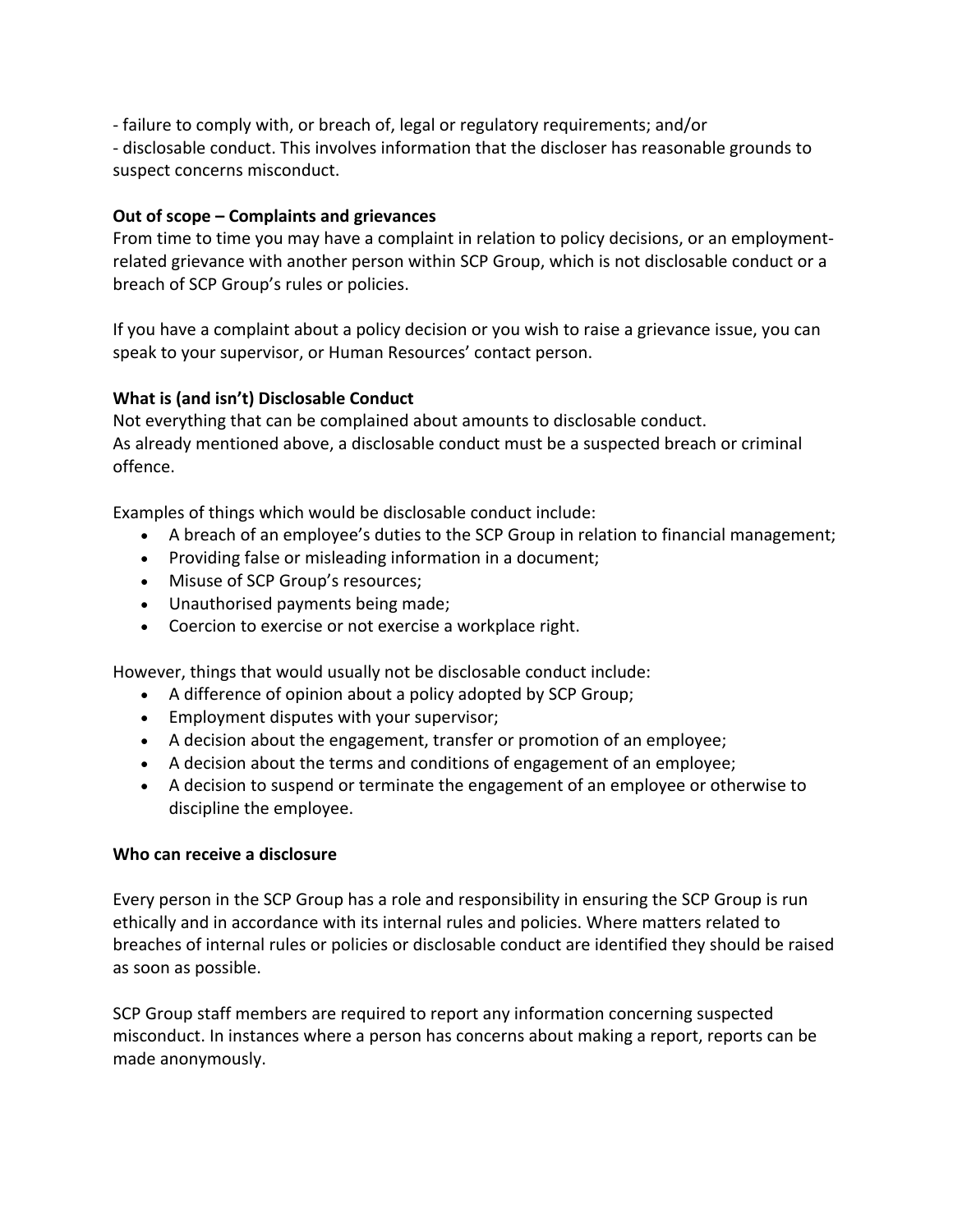#### **Who can report a matter?**

As mentioned above, all SCP Group staff members are an essential part of reporting matters to the Group.

If you become aware of a matter you should raise it as soon as practical with the people responsible for handling matters outlined below. Raising your matter early, allows it to be addressed in the right way by an appropriate person.

If you have fears for your wellbeing, safety, or fear of reprisal as a result of raising your matter, you should mention these at the time you report the matter. You will be noted by the company as a discloser, and afforded the protections outlined under this Policy, and where eligible legislative disclosure requirements are met, protected under the provisions of the relevant Regulations.

#### **Who should I report my matter to?**

The reporting shall be made to the Compliance Officer and as mentioned above, it may be made anonymously. However, considering that anonymous reports are more difficult to investigate and that confidentiality is ensured by this Policy, SCP Group encourages staff members to disclose their identity. However, in case you wish to remain anonymous, you should maintain an ongoing two-way communication with the Compliance Officer, in case follow-up questions might need to be asked or to provide any feedback.

#### **What should I report?**

SCP Group staff members may report concerns relating to a breach of internal rules, fraud, corruption, collusion and coercion or related forms of misconduct directly to the Compliance Officer using any of the options listed in the paragraph *How to Report*, or you can report your concern directly in person.

The report should provide as much detailed information as possible regarding the concern. Information such as dates, times, location, individuals involved, other witnesses and any other general information may be helpful to assist the Compliance Officer to determine how to take appropriate action.

SCP Group staff members are encouraged to include their contact details (name, address, phone number and/or email address) in order to allow clarifications to be sought, if necessary.

This procedure for reporting shall not be used to transmit unsubstantiated rumours. SCP Group staff members who, in bad faith, make false allegations will themselves be the subject of disciplinary proceedings and measures, if they reveal their identity.

# **How should I report?**

SCP Group staff members may report incidents: (i) orally in a documented interview; or (ii) in a formal letter or memorandum; making use of any of the following options in order to submit the report: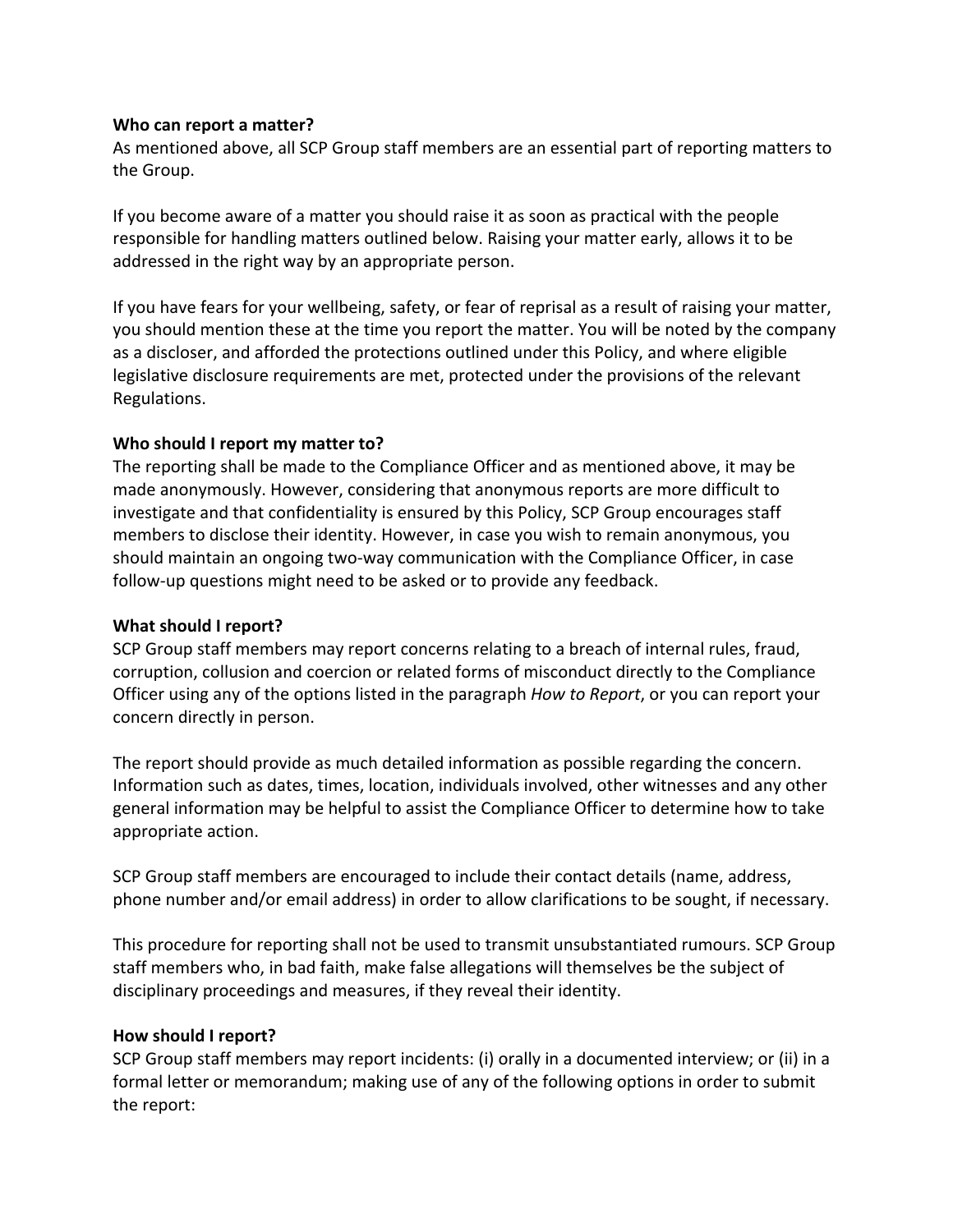- In person: whistleblowers can make a report by means of a documented interview with the Compliance Officer;
- Telephone: whistleblowers can use the Compliance Officer's telephone line in order to make documented telephone reports and messages;
- Email: by sending an email to Elizabeth.warrell@scpayments.com to submit written report;
- Internal Mail: written reports submitted via internal mail should be placed in a sealed envelope and marked "Confidential - to be opened by the addressee only". The envelope should be addressed to the Compliance Officer.

#### **What happens when you report**

The Compliance Officer will receive, document, log and take action on all incoming reports. Each report will be screened to assess its reliability and whether there is sufficient information to warrant an investigation or a need to contact the whistleblower, if contact information has been provided.

Any information you provide to the Compliance Officer may be used by the Compliance Officer in assessment of an investigation or other appropriate action. Examples of actions could include:

- A satisfactory explanation can be provided in relation to the matter;
- The matter is resolved by speaking to one or more parties;
- The matter is recorded and monitored going forward;
- A decision is made to investigate.

Where practicable, the discloser will be contacted and advised of what action will be undertaken.

# **Legal protections for disclosers**

#### **Confidentiality**

If you report a breach of internal rules or policies or a concern relating to disclosable conduct to the Compliance Officer under this Policy, you will have your details, and the information you provide, treated in strictest confidence. SCP Group will only share your details on a need to know basis with those within SCP Group who have a role to play in looking into your matter.

#### **Protection**

SCP Group is committed to ensuring that if you raise a matter under this Policy, you are provided support and protection from reprisal or personal or financial disadvantage because of making that report.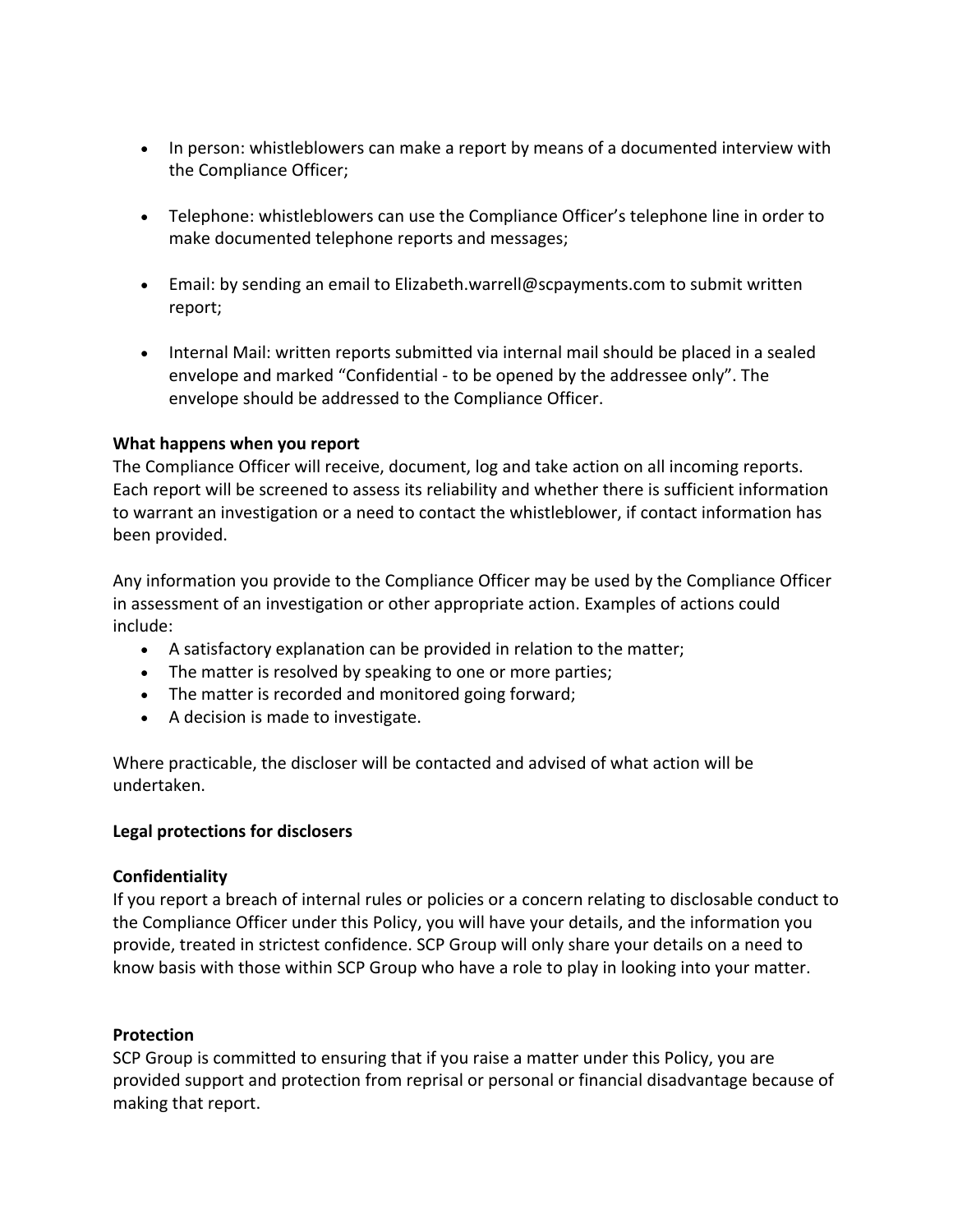You will be protected under the relevant Regulation when you raise a matter relating to disclosable conduct within SCP Group, just the same as you would have been if you had raised the disclosable conduct with the competent Authority. This extended protection, is another reason raising matters within SCP Group in the first instance as is usually the quickest and most effective method.

A discloser is protected from reprisal being taken against them, to their detriment, as a result of making that disclosure.

Per the relevant Regulation, detriment might include any of the following:

- Dismissal of an employee;
- Injury of an employee in his or her employment;
- Alteration of an employee's position to his or her detriment;
- A discrimination between an employee and other employees;
- Harassment or intimidation of a person;
- Harm or injury to a person, including psychological harm;
- Damage to a person's property;
- Damage to a person's reputation.

Reprisals may be the subject of criminal penalties, civil penalties if the disclosure is the reason for the reprisal action being taken.

However, it is important to understand that if a person makes a protected disclosure, they are not exempt from the consequences of their own misconduct.

# **Support and practical protection for disclosers**

SCP Group has established measures and mechanisms for supporting disclosers and protecting disclosers from detriment in practice in order to protect the confidentiality of a discloser's identity as well as to protect disclosers from detrimental acts or omissions.

- All personal information or reference to the discloser witnessing an event will be redacted;
- The discloser will be referred to in a gender-neutral context;
- All paper and electronic documents and other materials relating to disclosures will be stored securely;
- Access to all information relating to a disclosure will be limited to those directly involved in managing and investigating the disclosure;
- Only a restricted number of people who are directly involved in handling and investigating a disclosure will be made aware of a discloser's identity (subject to the discloser's consent) or information that is likely to lead to the identification of the discloser;
- Communications and documents relating to the investigation of a disclosure will not be sent to an email address or to a printer that can be accessed by other staff;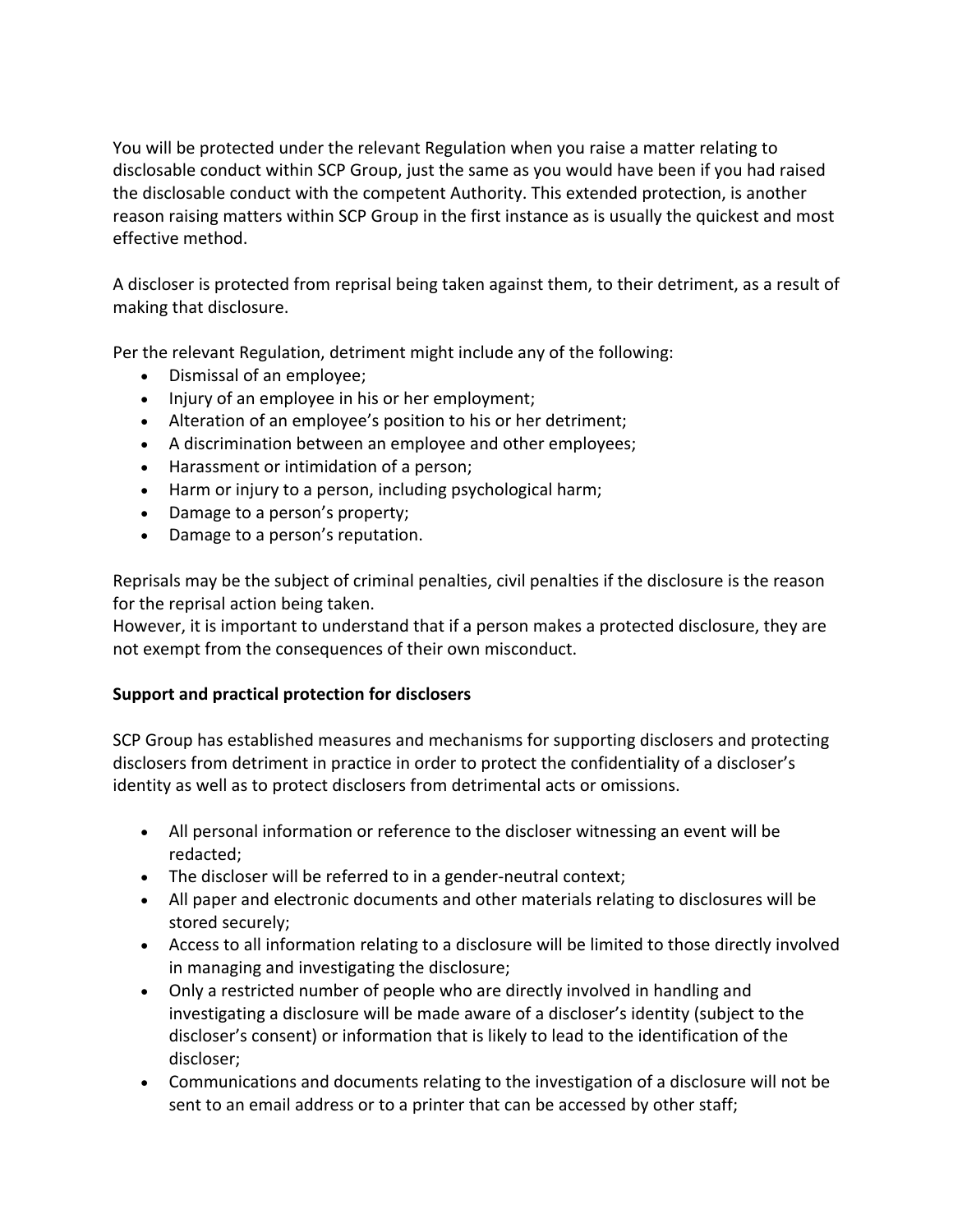- Each person who is involved in handling and investigating a disclosure will be reminded about the confidentiality requirements, including that an unauthorised disclosure of a discloser's identity may be a criminal offence;
- Actions for protecting a discloser from risk of detriment.

### **Handling and Investigating a disclosure**

Should the Compliance Officer determine that a complaint of retaliation warrants an investigation, the Compliance Officer will conduct the investigation.

All investigations will be carried out with complete independence and confidentiality. The Compliance Officer will make all efforts to ensure that investigations are conducted in the most efficient and effective manner and are completed in the shortest possible timeframe, given the resources available.

Where appropriate, the Compliance Officer will refer the results of the investigation to the Managing Director, or the Chairman of the Board if the matter involves te Managing Director. The Compliance Officer may advise the Managing Director of any ongoing investigation should he/she believe that retaliation could take place before any such investigation is completed. The Compliance Officer should also report to report to relevant authorities (if required) and the Board Rick Committee Chairman. The report may include the card schemes, if required under the card scheme rules.

#### **Reporting Whistleblower Results**

Compliance Officer, at his/her discretion, may provide an update on the outcome of an investigation to the discloser if he/she can be contacted (including through anonymous channels), if requested and without disclosing confidential information.

SCP Group is not obliged to reopen an investigation if Compliance Officer finds that the investigation was conducted properly or new information is either not available or would not change the findings of the investigation.

# **Ensuring fair treatment of individuals mentioned in a disclosure**

The following measures and/or mechanisms will ensure fair treatment of individuals mentioned in a disclosure:

- Disclosures will be handled confidentially, when it is practical and appropriate in the circumstances;
- Each disclosure will be assessed and may be the subject of an investigation;
- When an investigation needs to be undertaken, the process will be objective, fair and independent;
- An employee who is the subject of a disclosure will be advised about the subject matter of the disclosure as and when required by principles of procedural fairness and prior to any actions being taken, for example, if the disclosure will be the subject of an investigation.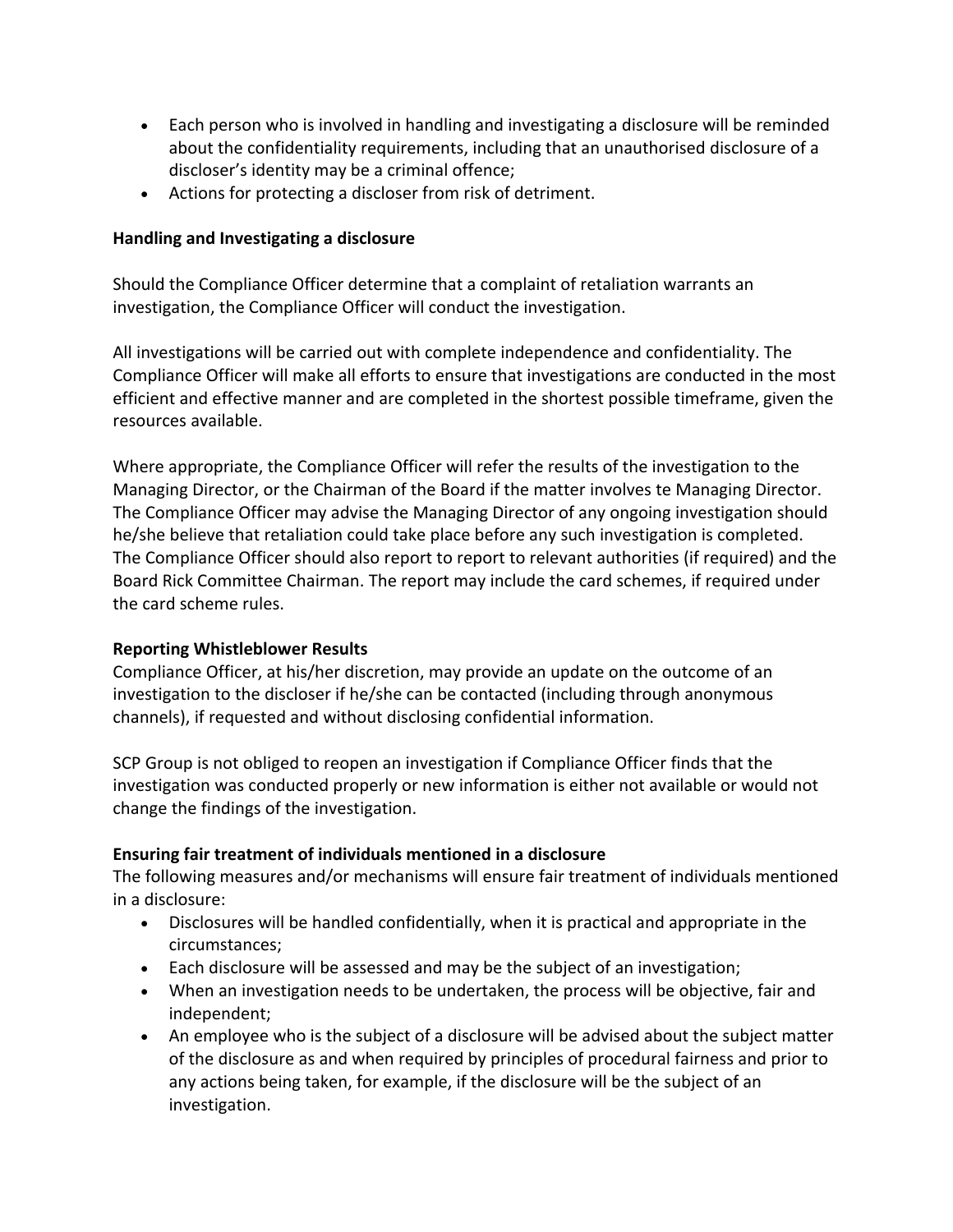# **Ensuring the policy is easily accessible**

All SCP Group staff can access and if needed, get a copy of the present Policy through Confluence, SCP Group's staff intranet platform.

Furthermore, all new employees are required to read the Policy as part part of the induction information pack provided to them.